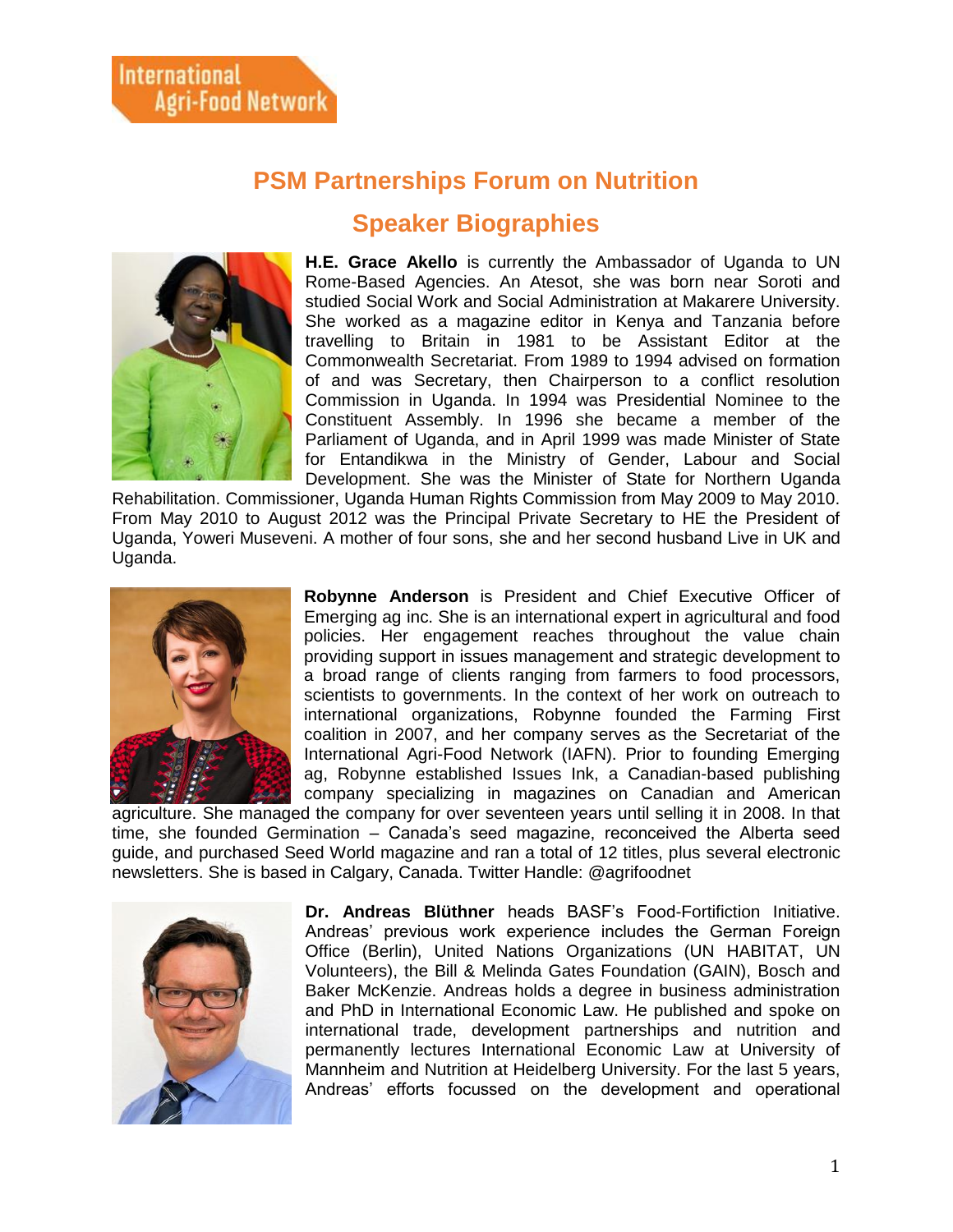implementation of high-impact nutrition partnerships with BASF's Food-Fortification Team. Twitter Handle: @BASF



**Janie Chisholm-Caunt** was appointed Director General at Gafta in 2014 and was elected Chair of the International Agri-Food Network in 2015. Jaine was Secretary General of the Tobacco Manufacturers Association from 2011 to 2014 and was previously the Director of Stakeholder Relations and Policy for Cogent, the skills body for the UK's science-based and process manufacturing from 2006 to 2011. Jaine has been a member of a wide range of government working groups, including advising the UK government on workplace teacher training standards from 2001 to 2003 and sitting as a member of a HEFCE advisory group on University funding. She was also a Non-Executive Director of OPITO, the Oil and Gas Academy from 2008 to 2011 and a Non-Executive Director of Citizencard, the UK's leading proof-of-age card from 2011 to 2014, as well as serving as a Trustee on several charity boards. Jaine has a BA (Hons) in Politics & English and a PGCE in Further Education, and is a Fellow of the Higher

Education Academy and a member of the Insitute of Directors. Twitter Handle: @Agrifoodnet



**J.B. Cordaro** is a Global Food, Nutrition and Safety Business Advisor. He serves as a Mars, Incorporated consultant with a focus on establishing the linkages among food security, nutrition and safety; developing partnerships; and assembling and nurturing a dynamic stakeholder network. He is the Mars liaison with relationship responsibilities with GAIN's Business Platform for Nutrition Research (BPNR), the SUN Business Network, World Food Programme (WFP), the Partnership for Aflatoxin Control in Africa (PACA) and Food and Agricultural Organization (FAO).

J.B. has played significant policy making roles working with the UN Agencies and public and private influential decision makers to enhance the opportunities for the roles of business in development, such as: (1) Founding and former Chair, Nutrition Group for the Private Sector Mechanism (PSM) of the UN Committee on World Food Security (UN CFS); (2) Spokesperson for the PSM during the plenary of the ICN2 Preparatory and Technical Meeting; (3) Technical paper for the 2013 ICN2 Preparatory Meeting; (4) PSM Spokesperson at special ICN2 consultations with the FAO Council and the WHO; and (5) Development of side events to showcase roles of private sector at UN CFS and other venues such as the UN Third Financinaing For Development (FfD3).

J.B. has almost five decades experience in the U.S. and over 40 countries in international agriculture, food, nutrition, health and wellness activities including senior technical and management positions with the Agency for International Development (USAID); senior staff to Senator Hubert H. Humphrey and Food Program Manager for the U.S. Congress Office of Technology Assessment (OTA); Executive Director, the Food Safety Council, Inc.; and President and CEO, the Council for Responsible Nutrition (CRN), also serving as the Trans-Atlantic Business Development (TABD) Manager for Food and Supplementation. Twitter Handle: @MarsGlobal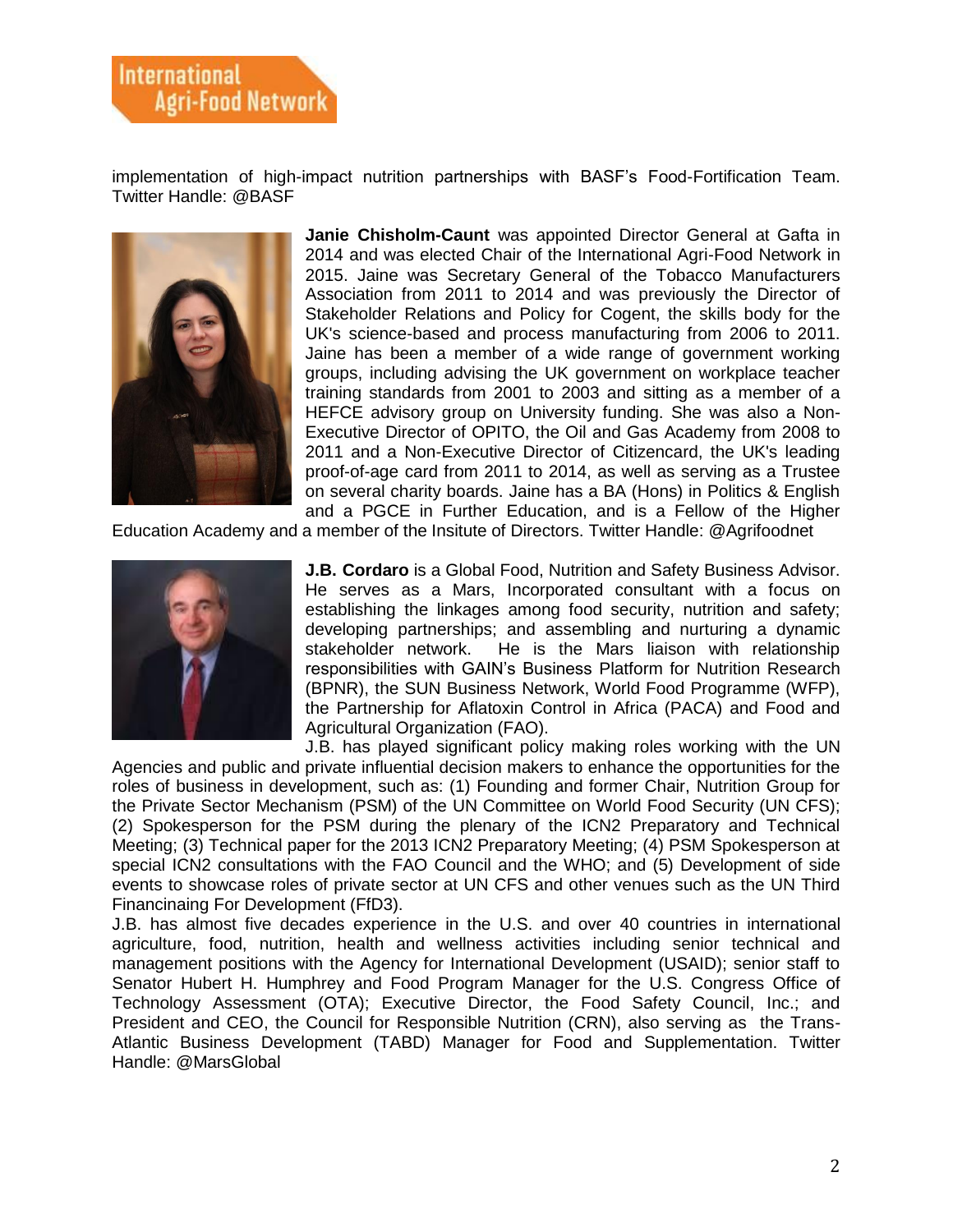

**Audrae Erickson** is Vice President of External and Public Affairs at Mead Johnson Nutrition. In her role, she is responsible for global external engagement and developing strategies to address international public policy issues. Prior to joining Mead Johnson Nutrition, she was the President of the Corn Refiners Association in Washington, D.C. and previously the Senior Director of International and Congressional Relations for the American Farm Bureau Federation where she specialized in agricultural trade policy and negotiations. Audrae also served as the Director of Agricultural Affairs at the United States Trade Representative Office and was formerly an

Economist at the U.S. Department of Agriculture's Economic Research Service. Twitter Handle: @meadjohnson



**Rafael Fabrega** is Director Tetra Laval Food for Development, based in Stockholm, Sweden. He has a Master's Degree in Business Administration from Nova Southeastern University and a Bachelor's Degree in Business Administration from Loyola University New Orleans with focus in International Business. He has worked with Tetra Pak for 12 years as a Key Account Manager and Food for Development Manager for Latin America, respectively.

He has a commercial background with experience developing publicprivate partnerships with Governments, NGOs, and UN Agencies such as: UN World Food Programme, World Bank, LA-RAE(Latin American School Feeding Network), INCAP (Nutrition Institute of Central America & Panama), FEPALE(Pan-American Dairy Federation), and the Pan-American Health Organization/WHO, Bureau of Nutrition & Development, Mission of Hope, Catholic Relief Services, and Feed the Children.

He has been responsible for coordinating and promoting school feeding programmes linked to local agricultural development in 17 countries in Latin America and led the development of the Dairy Hub programme in Nicaragua together with the Tetra Laval Food for Development Office, DeLaval, and our local customer. Twitter Handle: @TetraPak



**Mr. Greg S. Garrett** has been working in international health and nutrition for 15 years, five of which were spent working in Asia on national nutrition and health systems interventions. At GAIN, he currently overseas a portfolio of food and nutrition projects in over 20 countries which reach an estimated 900 million people with more nutritious foods. Before joining GAIN in 2011 he served with various international technical agencies including Abt Associates, Futures Group and Population Services International. Greg started his career in 1995 serving on the M/V Island Mercy, part of the humanitarian organization, Mercy Ships. Greg serves on the Boards of both the

Iodine Global Network and the Food Fortification Initiative as well as the Executive Management Committee of GAIN. He holds a BA, and an MSc in International Development (Distinction) from the University of Bath, UK. Twitter Handle: @GAINAlliance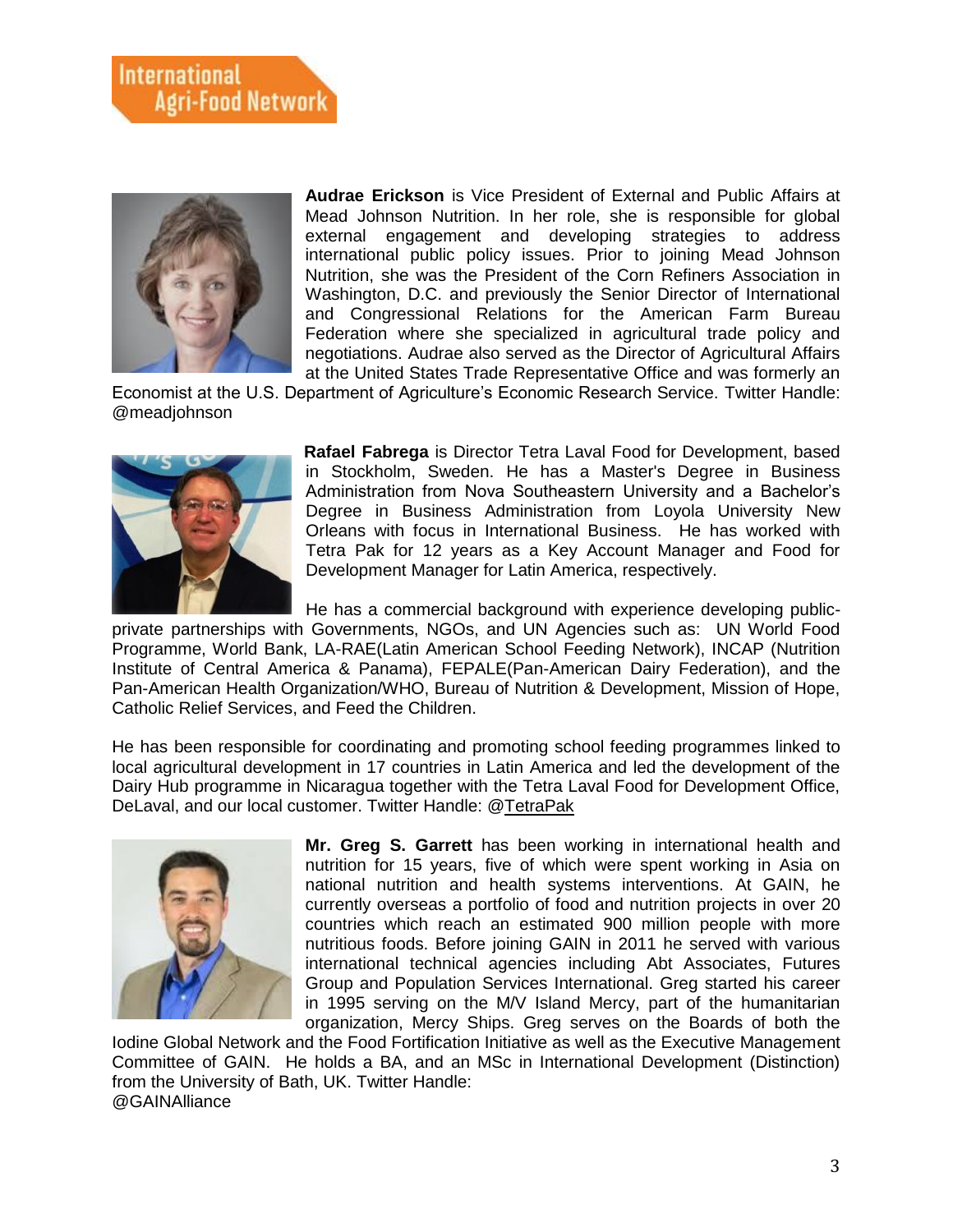## **International Agri-Food Network**



**Dr. James Garrett** is currently Sr Research Fellow at IFPRI under the CGIAR Research Programme on Agriculture for Nutrition and Health (A4NH). He is based at IFAD as part of a partnership between IFAD and A4NH to support mainstreaming of nutrition into IFAD's investments. With a background in politics, public policy, and applied economics, his work has focused on the policy and programme nexus between food, agriculture and nutrition. He has led research programmes on food and nutrition policy processes and urban food and nutrition security, including urban-rural linkages, and is currently working to develop guidance on the design of nutrition-sensitive value chains. He has served as a global technical adviser for nutrition at the World Bank and at IFAD, and led the development of the nutrition

strategy at FAO and the nutrition action plan at IFAD. Twitter Handle: @IFADNews



**Pauline Harper** is the Director Global Development, Epode International Network Pauline Harper is an international business, marketing and communications expert with more than 20 years of experience at senior executive management levels and leadership experience in the private sector with consumer and health communications agencies including Saatchi & Saatchi Paris, CLM/BBDO Paris, Publicis Life Brands Paris and Protéines Paris. Pauline holds degrees in Law (LLB), Business and Honours Arts and is particularly in charge of strategic development for EIN and public-private partnerships (PPPs). Twitter Handle: @EPODE\_Network



**Dr. Carol Henry** is an Associate Professor and Assistant Dean of Nutrition in the College of Pharmacy and Nutrition at the University of Saskatchewan and the CIFSRF Principal Investigator. She received her MSc in Food Systems Administration from Loma Linda University, California, and a MEd and PhD (Education, policy) from Western University, Canada. As a practitioner-scholar in community-engaged research, Dr. Henry leads a multifaceted cross-disciplinary research agenda, integrating agriculture, nutrition and health. Since 2008 she has led projects (\$10 million), most with an international focus, and many that include extensive collaboration with Hawassa University, Ethiopia and partners. Many publications in conference proceedings

and manuscript have occurred as a result of the partnership.

In developing a collaborative model for integrating health promotion into the elementary school curriculum in the Caribbean, Dr. Henry facilitated innovative stakeholder led activities to promote healthy eating among school children, whilst increasing usage of locally grown foods. This was cited as a best practice model by the Saskatchewan Population Health and Evaluation Research Unit. Dr. Henry has contributed significantly to strengthening research capacity in the Caribbean and Ethiopia and to the integration of research findings into community uptake and policy.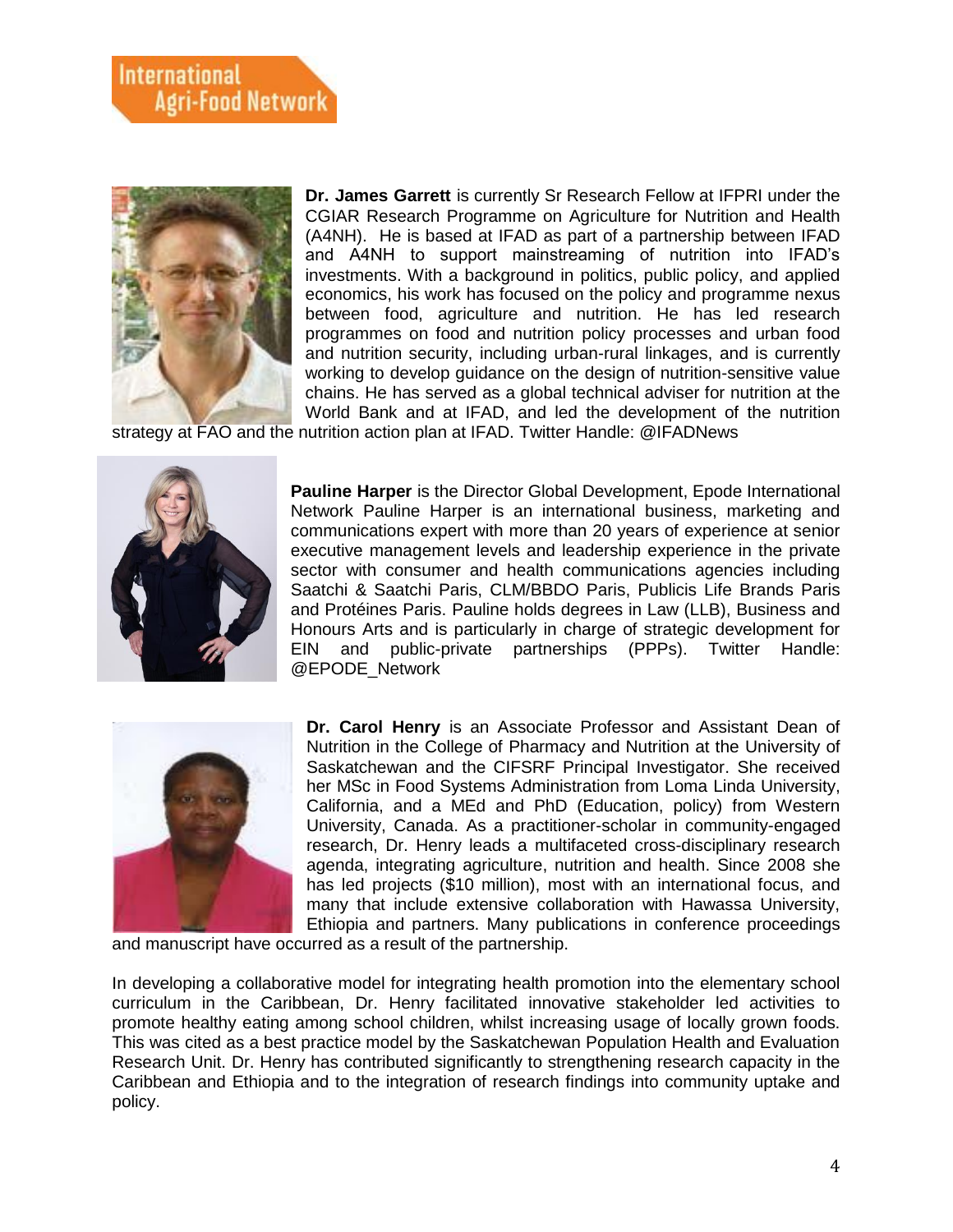In Canada, Dr. Henry's work includes promoting increase production and consumption of pulses through funded research to show that pulses-cereal food products (porridge) are well liked and that processing such as germination improved mineral bioavailability by reducing phytate levels. Critical to the studies described above is Dr. Henry's talent for employing multi-disciplinary engagements to understand the complex nature of food supply chains, foods systems and nutrition interventions to shape and define critical problem problems aimed at utilizing sustainable approaches to address global food security and livelihood. She has numerous invited presentations and publications related to these research areas.

She currently serves as assistant Dean, Division of Nutrition and Dietetics, as Assistant Dan, University of Saskatchewan, and as well serves on various boards within the community for the purposes of health promotion. She makes time for her recent granddaughter Olivia, a bundle of joy. Twitter Handle: [@usask](https://twitter.com/usask)



**Nabeeha Mujeeb Kazi-Hutchins** is President and CEO of Humanitas Global and the Chair of the Zero Hunger Challenge. She has deep roots in food and nutrition security, agricultural development, and environmental sustainability and has led high-profile public-private initiatives around the globe.

Prior to Humanitas, Nabeeha served as Senior Vice President and Partner at global communications firm, Fleishman-Hillard where she directed the public health practice and firm's international development practice of 90+ members, FH Global Aid. She also worked for the William Jefferson Clinton Foundation developing national HIV/AIDS plans in key Caribbean and African countries. Nabeeha was a

consultant to UNICEF and the EastWest Institute in New York. She got her professional start at the International Maize and Wheat Improvement Center (CIMMYT) in Mexico working in advocacy and communications to support the research outputs of CIMMYT scientists.

Born in Pakistan, Nabeeha was raised in Mexico and is fluent in four languages. Nabeeha has traveled to more than 30 countries and worked in five. She is a Phi Beta Kappa undergraduate of Kansas State University, where she majored in journalism and political science. She has dual master's degrees in public health and international affairs from Columbia University in New York City. Twitter Handle: @HumanitasGlobal



**Dr. Gina Kennedy** leads a research programme to understand the role of agricultural biodiversity in improved nutrition and health and serves as the Bioversity International focal point for the CGIAR Research Program on Agriculture for Nutrition and Health.

She develops, leads and manages nutrition research activities and projects on the use of agricultural biodiversity, particularly in the context of smallholder farmers in developing countries. Her activities also include research design, implementation and analysis of primary research questions related to the role of agricultural biodiversity, nutrition and sustainable diets. She also identifies and pursues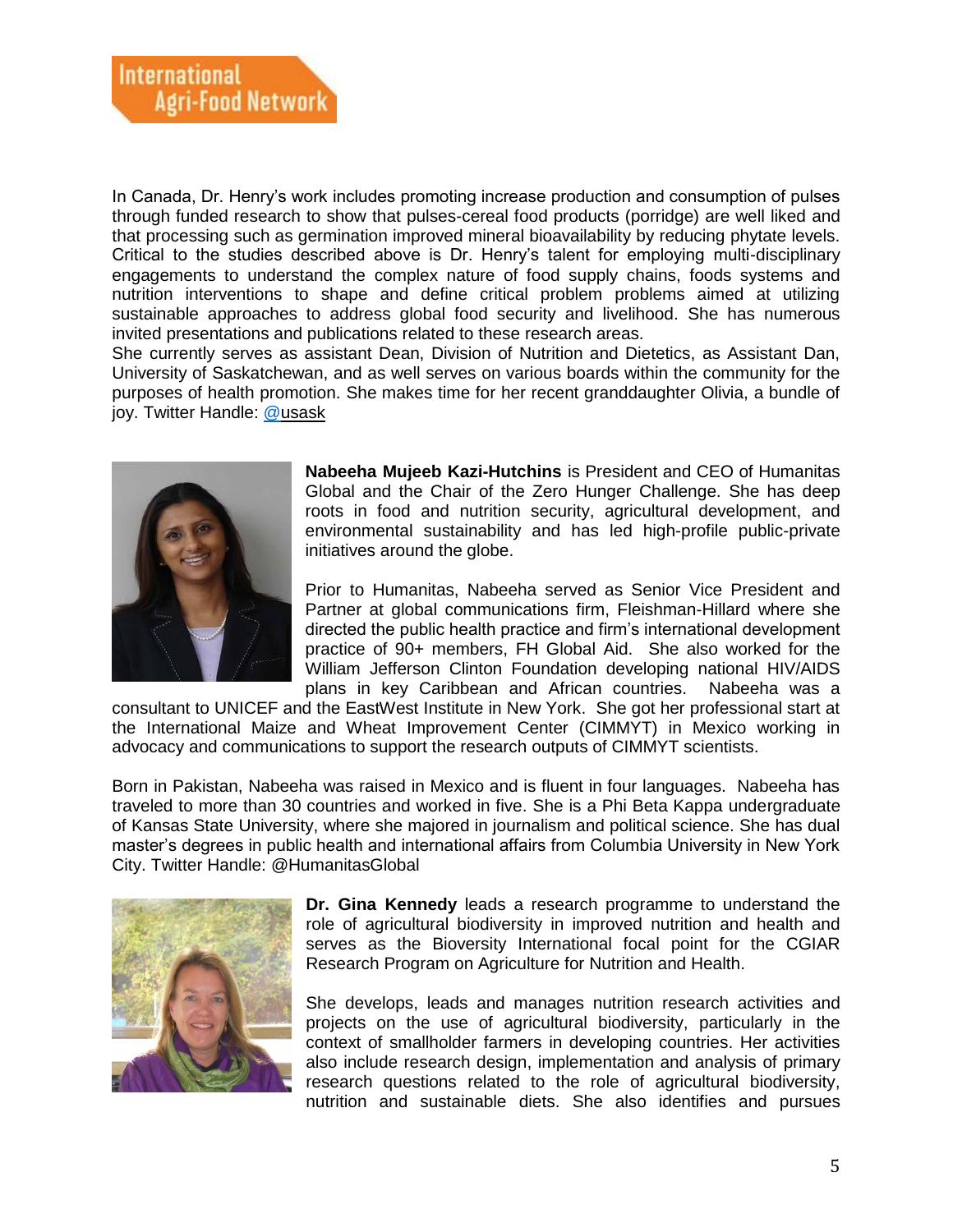opportunities for funding and provides technical assistance to other CGIAR Research Program leaders working on the diet diversity and diet quality cross-cutting Intermediate Development Objective.

Prior to joining Bioversity, Dr. Kennedy worked for the Nutrition Division of FAO on food-based indicators for use in food and nutrition security programs, nutrition assessment and nutrient requirements. She also managed a research project studying the impact of food security interventions combined with nutrition education on use of locally available foods to improve nutrient intakes, micronutrient status and growth of young children.

Prior to working for FAO, she worked for GIZ in Guinea, West Africa and the public health system in the Republic of Kiribati. Twitter Handle: [@BioversityInt](https://twitter.com/BioversityInt)



**Dr. Klaus Kraemer** is the Managing Director of Sight and Life foundation, a nutrition think tank headquartered in Switzerland receiving its funding primarily from DSM, and Adjunct Associate Professor in the Department of International Health of Johns Hopkins Bloomberg School of Public Health, Baltimore, USA. Sight and Life envisions a world free from malnutrition. We focus on implementation research and leadership development to empower organizations and individuals to deliver smart solutions. We believe that through understanding context we can co-create tailored innovations. Sight and Life's three strategic areas are to advance research, share best practices, and mobilize support to benefit the world's undernourished. Sight and Life acts responsibly to disseminate information that reflects current knowledge and evolving scientific evidence. Sight and Life

strongly values and promotes partnerships which aim to solve outstanding nutrition problems and which will assist in scaling-up proven nutrition interventions. The global partnership between DSM and the UN World Food Programme was initiated by Sight and Life, which has served as the nutrition science knowledge hub of this partnership since its inception in 2007. As Managing Director, Dr Kraemer provides the leadership, vision, and direction (at all levels), guides a small but efficient global team, interacts with funders and partners, and serves as its key spokesperson both internally and externally. Sight and Life also firmly believes in capacity and the transformative leadership development of individuals, research groups, and organizations and, as such, offers a range of grants and supports initiatives, such as the African Nutrition Leadership Programme. Sight and Life hosts the secretariat of the newly established Society for Implementation Science in Nutrition (SISN).

Dr. Kraemer is the editor of Sight and Life magazine, one of the most widely read scientific magazines on micronutrient nutrition and health in the developing world. He serves several professional societies dedicated to nutrition, vitamins, and antioxidants, is a reviewer for a number of scientific journals, has published more than 120 scientific articles, reviews, and book chapters, and has co-edited 10 books. Twitter Handle: @SightAndLlife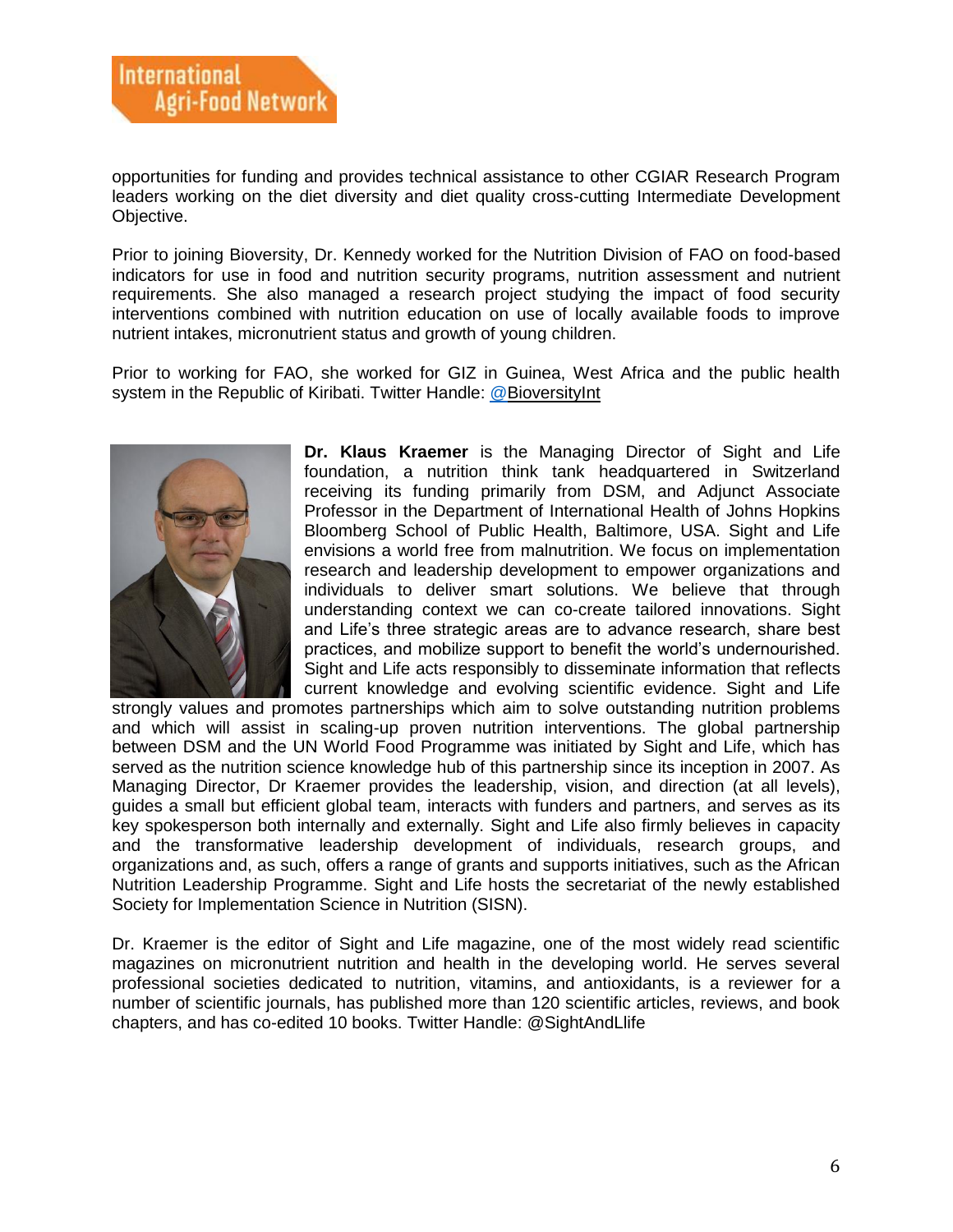**Dr. Michael Krawinkel** is a Professor of Human Nutrition with focus on international nutrition



and pediatrics at Justus-Liebig-university, Giessen and time wise Advisor to the German Agency for Technical Cooperation (GTZ), KfW-Development Bank (Germany), and 'German Agro Action', to WHO, the Medical Research Council South Africa, and the Danish Council for Strategic Research. He teaches Child Health/Pediatrics in the Tropics and International Nutrition in German universities (Frankfurt, Heidelberg, Hamburg, Leipzig), at the University of Vienna (Austria), and the Hebrew University of Jerusalem (Israel).

Michael Krawinkel has experiences in research on micronutrient deficiencies, childhood malnutrition, diet and diabetes mellitus type II, diet and breast cancer, and healthy diet in children. He is principal investigator of research with FAO & Bunda College, Malawi on

complementary feeding, with AVRDC, Taiwan, on bitter gourd and diabetes mellitus, with Karolinska Institutet, Sweden, and others on fruit and vegetable consumption of school children in Europe. Twitter Handle: [@jlugiessen](https://twitter.com/jlugiessen)



**Dr. Anna Lartey** wears two global hats: i) as the President of the International Union of Nutritional Sciences (2013-2017) and ii) as the Director of Nutrition at the Food and Agriculture Organization of the United Nations, Rome Italy (October 2013- Present); She was a Professor of Nutrition at the University of Ghana (1986-2013). Dr. Lartey attended the University of California, Davis as a Fulbright student and received her Ph.D. in International nutrition. She received her MSc and BSc degrees from the University of Guelph, and the

University of Ottawa, Canada. Subsequent to this she worked as a researcher in Sub-Saharan Africa for 27 years. Her research focused on maternal child nutrition. She has received several awards among these are: the University of Ghana's "Best Researcher Award for 2004"; the International Development Research Center (IDRC, Canada) Research Chair in Nutrition for Health and Socioeconomic Development in sub-Saharan Africa (2009-2014); African Nutrition Society award (2014) for contribution to nutrition research and capacity building; Ghana Women of Excellence Award (2012) for contribution to science and nutrition research in Ghana; "Yokama" (Ideal Woman) from the Manya Krobo Traditional Council for contribution to the development of the District; and she is the recipient of the Sight and Life Nutrition Leadership Award for 2014. During her tenure as IUNS President, the Statues and Rules of the organization have been completely re-written to bring them in line with practices of a modern scientific society. Twitter Handle: @UNFAO



**Dr. Gregory Miller** is Chief Science Officer and executive vice president, research, regulatory and scientific affairs for National Dairy Council (NDC)/Dairy Management Inc. Dr. Miller also serves as the Nutritional Security Lead for the Global Dairy Platform. In addition he is an Adjunct Associate Professor in the department of food science and nutrition at the University of Illinois.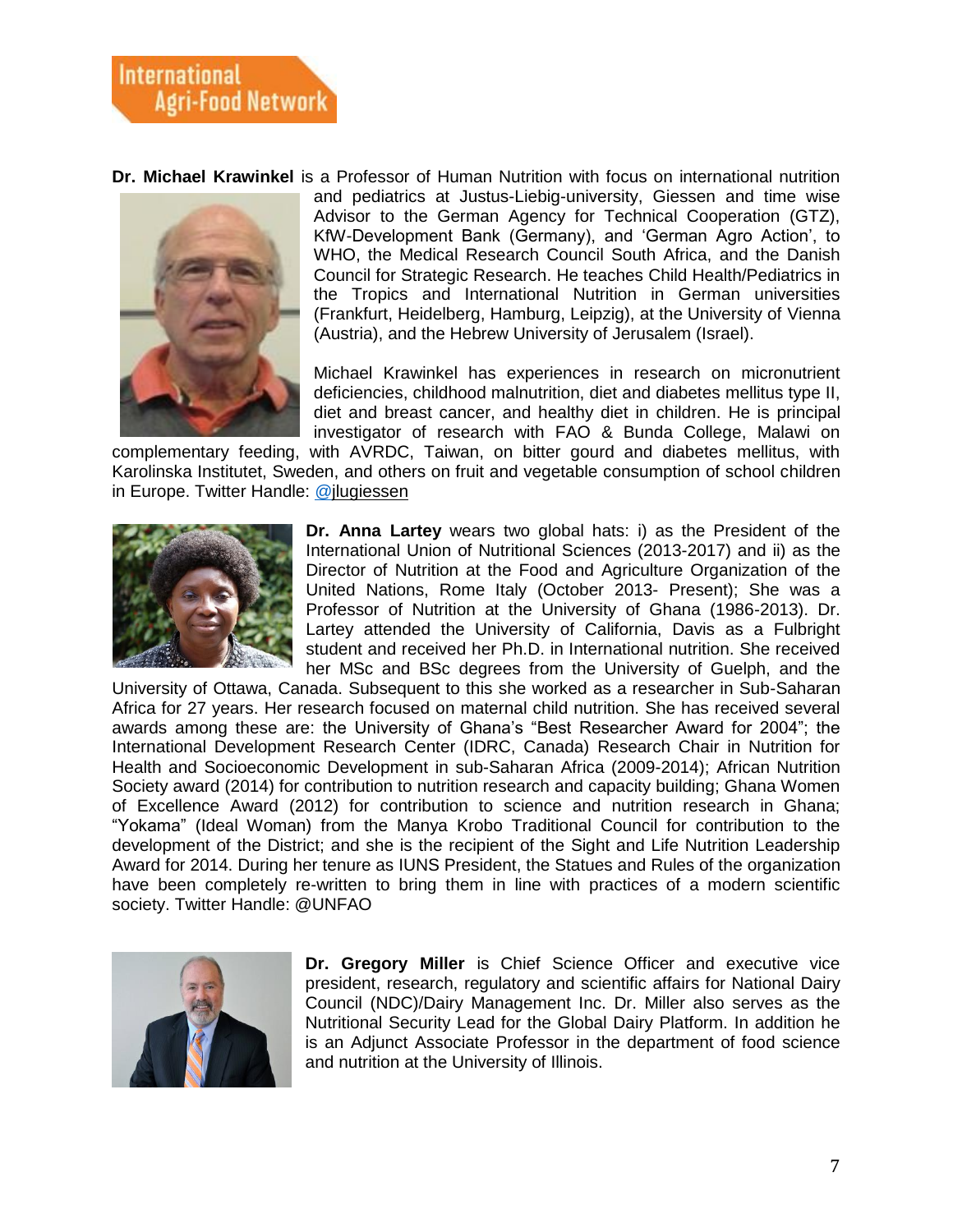

Dr. Miller graduated in 1978 from Michigan State University with a B.S. degree in Nutrition and in 1982 earned a M.S. degree in Nutrition (Toxicology) from The Pennsylvania State University. In 1986 he received a Ph.D. in Nutrition (Toxicology) from The Pennsylvania State University.

Dr. Miller is a member of the Editorial Board for the Journal of the American College of Nutrition, the Journal of Nutritional Biochemistry, Current Nutrition & Food Science, and Mature Medicine Canada. He is an Editorial Advisor for Dairy Foods magazine. He has served as President for the American College of Nutrition. Dr. Miller served as President of the Pennsylvania State University Nutrition and Dietetics Alumni Society.

He has received the 1989 Kraft Basic Science Award. In 1993, Dr. Miller was elected as a Fellow of the American College of Nutrition and in 2003 was awarded a Master of the College. In 2000, he was recognized as an Outstanding Alumni by the department of Food Science and Human Nutrition of Michigan State University. In 2002, Dr. Miller was named an Alumni Fellow by The Pennsylvania State University, the highest award given by the alumni society. The Pennsylvania State University Nutrition and Dietetics Alumni Society named him an Outstanding Alumni in 2006.

Dr. Miller has presented more than 110 invited lectures at national and international meetings and has published more than 135 research papers, reviews, articles, and abstracts. He has coedited three books on diet, nutrition, and toxicology and contributed chapters to nine books. He is co-author of the Handbook of Dairy Foods and Nutrition. Twitter Handles: @DrDairy50 @GlobalDairyP



**Michel Mordasini** was appointed Vice-President of the International Fund for Agricultural Development (IFAD) on 1 December 2013. Mordasini also serves as the Chair of the United Nations System Standing Committee on Nutrition. Mordasini, a Swiss national, has over 30 years in bilateral and multilateral cooperation, development and poverty reduction in the international area. As Assistant Director-General of the Swiss Agency for Development and Cooperation (SDC), Mordasini played a leading role in the orientation and delivery of Swiss multilateral aid and SDC's response to global challenges faced by developing countries, with a particular focus on climate change, water, food security, and migration and development. His responsibilities also included strategic analysis and positioning in relation to the international development agenda. Mordasini's long and

distinguished career includes five years as Executive Director on the Board of the World Bank Group, representing Azerbaijan, Kazakhstan, Kyrgyzstan, Poland, Serbia, Switzerland, Tajikistan, Turkmenistan and Uzbekistan. In this capacity, he was involved in conducting the general operations of the World Bank and overseeing the Bank's business; he also served as Chairman of the Board's Budget Committee. For 12 years, Mordasini had leading functions at the Swiss State Secretariat for Economic Affairs in Berne, formulating, implementing and supervising economic and trade-related support for developing and transition countries. His special focus was budget support, debt reduction, private sector development and aid for trade. Mordasini has rich field experience in development cooperation. Under SDC, he was posted for 14 years to various developing countries in Asia and Africa. Prior to this he held senior positions with the International Committee of the Red Cross in Afghanistan, Lebanon, Iraq, Pakistan,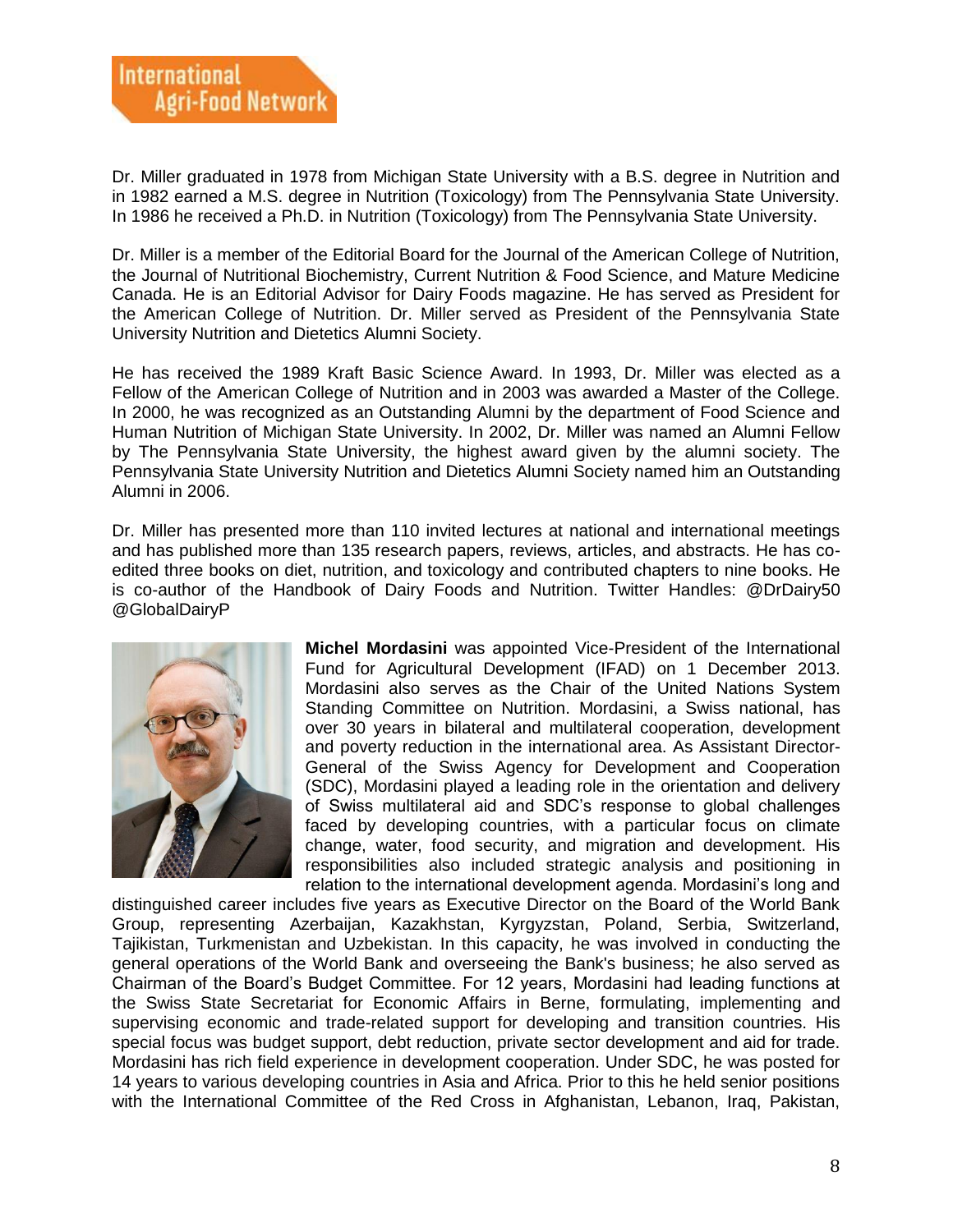South Africa and Uganda over a period of seven years. Mordasini is an economist with a master's degree in political economy from the University of Geneva. Twitter Handle: @IFADNews



**Mr. Ashwani K. Muthoo**, a national of India, is presently Director of the Global Engagement and Research Division in the Strategy and Knowledge Department of IFAD. Prior to occupying his current position, Mr Muthoo was Deputy Director in the Independent Office of Evaluation of IFAD. Mr Muthoo has over 25 years of professional and managerial experience, focusing on global policies, partnerships and issues in the agricultural and rural sector.

Twitter Handle: @IFADnews

**Kasper Thormod Nielsen**, Director for Global Trade Policy & Regulatory Affairs at Arla Foods amba. Kasper has worked at Arla since September 2011. He is responsible for global trade policy and food regulatory affairs. He supports the various business groups within Arla to create a sustainable business, get access to market and to ensure compliance with food regulatory affairs, including marketing law, food labelling and claims, globally. He has a background in law, but has worked intensively with food and agricultural law and policy since he graduated in 2000. First, in the Danish Agricultural Ministry, later in Brussels as consultant for the Dairy sector and now in Arla Foods.





**Rocco Renaldi** is Secretary-General of the International Food and Beverage Alliance (IFBA), a group of 11 leading food and nonalcoholic beverage companies who share a common goal of helping consumers in all nations to achieve balanced diets and healthy, active lifestyles. In this role, he brokers industry commitments on health and nutrition, interfaces with relevant UN agencies, international NGOs and other industry groups, and facilitates dialogue at national level to replicate IFBA commitments in local contexts.



**Melissa A. San Miguel** is Director of Global Strategies and Multilateral Affairs for the Grocery Manufacturers Association (GMA). Founded in 1908 and based in Washington, D.C., GMA is the voice of more than 300 leading food, beverage, and consumer product manufacturers who make the products millions in the United States and around the world rely on and enjoy every day. Prior to joining GMA, Melissa served as a U.S. Foreign Service Officer, where her most recent assignment was as Special Assistant in the Office of the